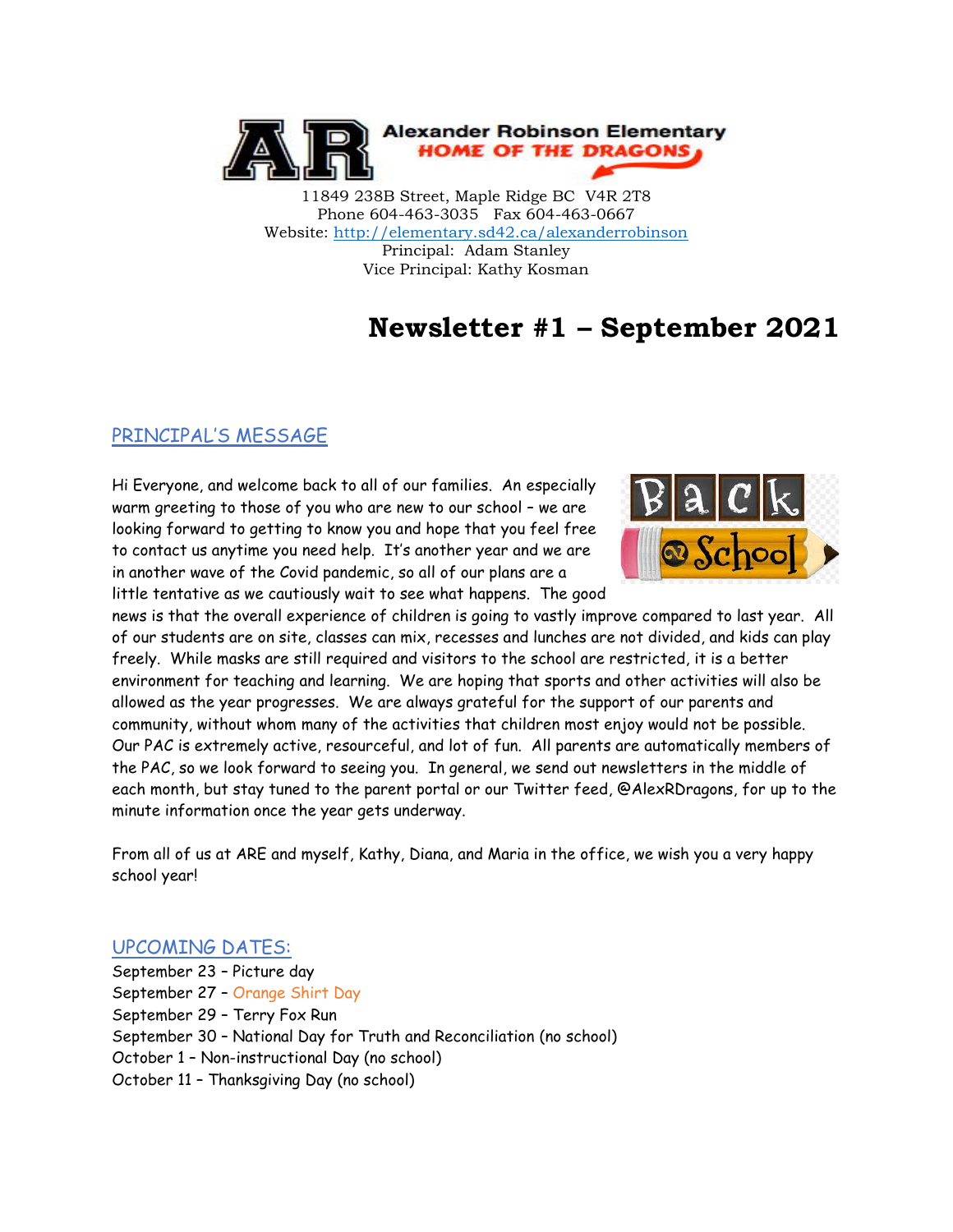### WELCOME NEW STAFF

We are fortunate to have excellent and experienced staff at Alexander Robinson. You may notice some familiar faces who have returned as well as some new faces around the school. We are pleased to welcome the following staff:

Kyrsten Cuthbertson (CT) Debbie Hunt (ST) Megan Moore (CT) Marissa Higginson (EA) Kellie McNutt (CCW) Ally Faber (EA) Nisha Lowther (CT) Kayla Peters (ASW) Armanda Bowser (LHS)



## STUDENT VERIFICATION FORMS

Student Verification Forms for each child were sent home. It is imperative that we have all information filled out and returned to your child's teacher ASAP. We must have these forms in the office in the case of an emergency. Please make sure all emergency contacts are individuals who would be readily available, if needed, and provide cell phone numbers and/or work phone numbers. Also ensure your child's health care number is on the form. **Be sure to sign and date the form.**  If any information changes throughout the year please notify the office. It is essential we have accurate contact information on file at all times.

#### CONSENT FORMS

A number of consent forms for your student(s) are now available on the parent portal awaiting your approval. Please take a moment to login and approve these forms.

#### PHOTO DAY



Mountain West Studios will be here for individual student photos for all grades on Thursday September 23. As in the past, participation in the program is strictly voluntary, however, every student is required to have their photo taken for identification purposes. You are not required to purchase a photo package.

### STUDENT PLANNER FEES

Many teachers request their students to use a student planner to assist in staying organized. Individual teachers will inform their students of this once students they have settle into new classes. Our school planner fee is **\$6.00**. Request for payment has been sent out via the parent portal.

### PRIMARY SCHOOL SUPPLY FEES

School supplies for Kindergarten to Grade 3 students are purchased in bulk by the school and provided to students for a fee. Request for payment has been sent via the parent portal. The primary school supplies fees are as follows: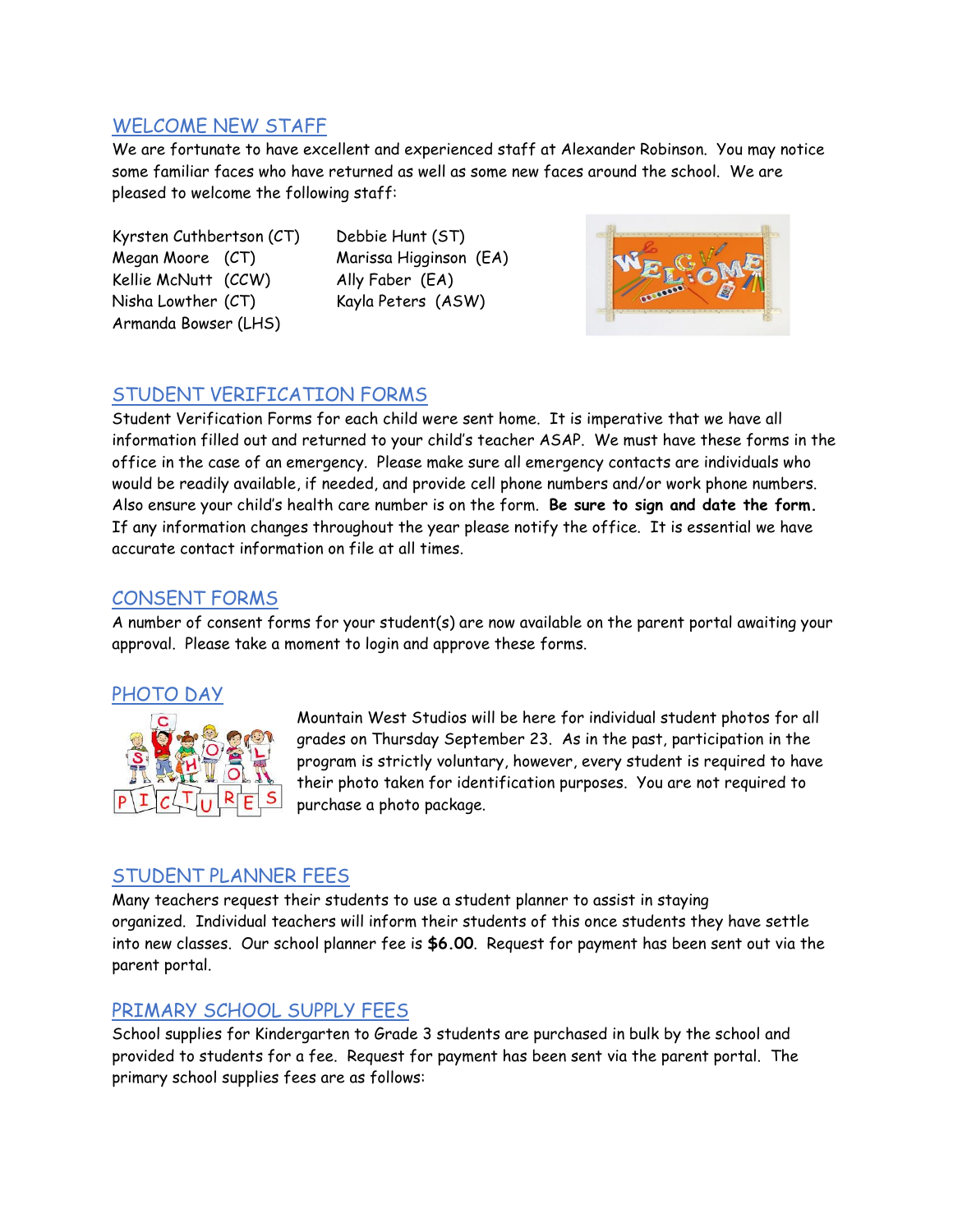-Kindergarten supply fee is **\$45.00** -Primary (Gr.1-3) supply fee is **\$50.00** (includes \$6.00 for a planner)

\*please note Gr 1 students that are in a K/1 class will only need to pay \$45.00. No planner is used\*

Portal payment is preferred but alternately fee payment can be sent to your child's teacher (cash or cheque payable to Alexander Robinson Elementary).

## MEDICATION AT SCHOOL

A Medical Intervention form must be completed on a yearly basis if your child has an existing medical condition that the school should be aware of. This form must also be completed if your child will be taking any medication while at school. Staff may not administer medication to students unless the required form is completed and signed by the parent. For students requiring epi-pens at school, parents will be required to complete an Anaphylaxis Individual Student Emergency Procedure Plan. These forms can be obtained at the office.

## TREE NUT & PEANUT AWARE SCHOOL

We have several students who have SEVERE LIFE THREATENING allergies to a variety of nuts, including TREE NUTS and PEANUTS. If this applies to your child, please make certain to notify the office and your child's teacher and that you have provided the appropriate medical information and any medication necessary. Since this is a common concern, we ask if possible to not send your child with food items containing nuts to school. Peanut/Tree nut allergy signs will be posted in affected classrooms.



### SCHOOL PROCEDURES AND ROUTINES

#### Student Entry/Exit

All students are assigned entry and exit doors. Students are required to line up at their designated doorway upon the sounding of the warning bells. We ask that parent/caregivers meet their children at the designated doorway when meeting afterschool at dismissal.

#### Student Absences and Late Arrivals

The warning bell for morning classes goes at 8:25am. Students are expected to be in their classroom and instruction begins no later than 8:30am. If a student is not in the classroom the student will be marked absent. Entry past 8:40am requires the student report to the office to sign in and receive a late slip to give to the classroom teacher. When your child is marked absent we will phone all contact numbers we have in an attempt to confirm that your child is safe.

In the event your child will be absent or late, please advise the office prior to 8:30am. You can either enter an absence on the Parent Portal, email the school at are reception@sd42.ca, or call the office at 604-463-3035 where you can leave a message.

Parents are responsible for providing or arranging supervision for their child prior to 8:25am. After dismissal at 2:25pm students are encouraged to go straight home for there is no formal supervision provided at the school.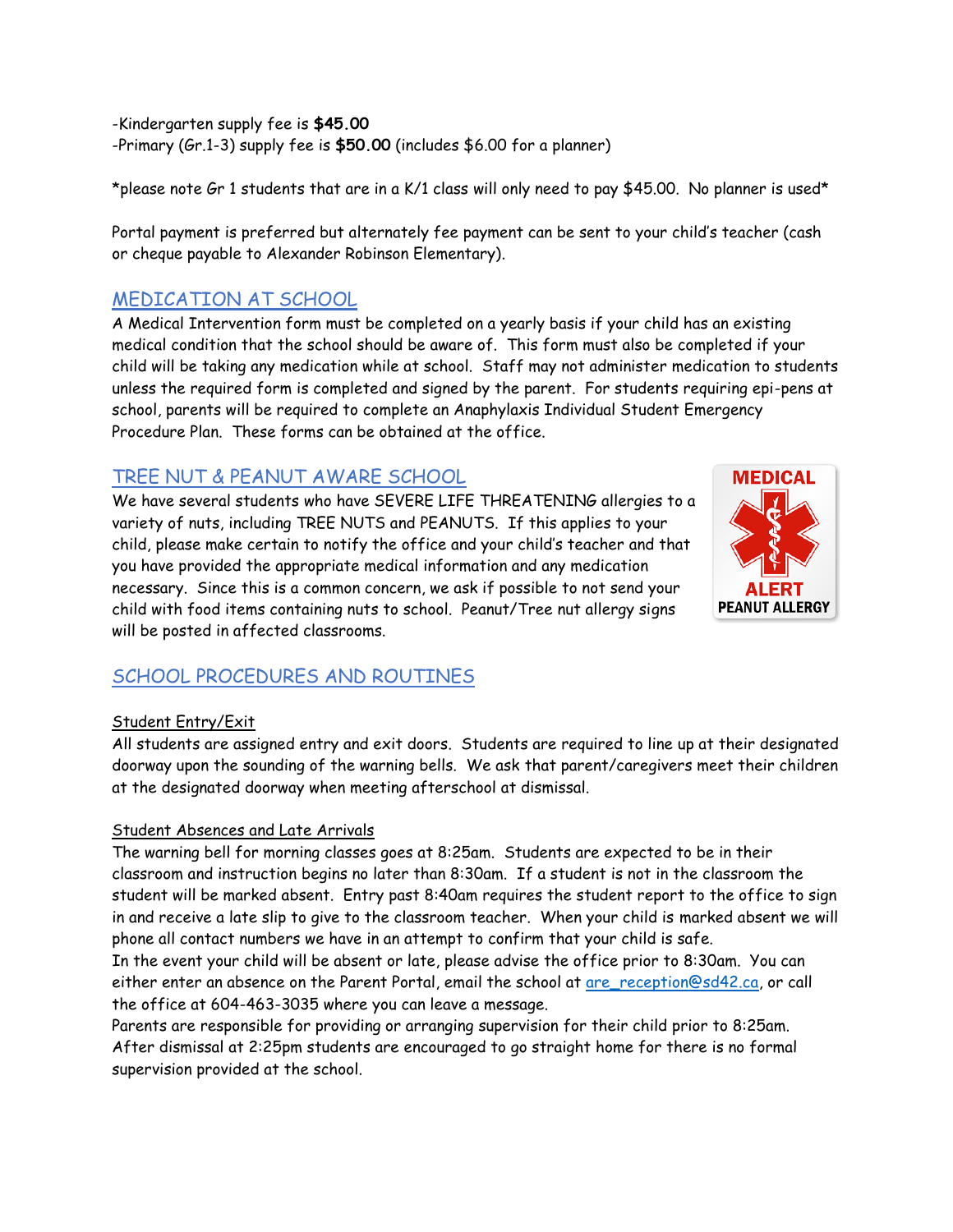#### Students Leaving School Grounds

**Students are not permitted to leave the school grounds unless they have permission from a parent/guardian or are signed out by a parent/guardian or designated adult.** If your child routinely has lunch at home, please inform the office in writing. If your child usually remains at school during lunch, please send a signed note for each occasion you give permission to leave the school grounds. Students leaving the school grounds and returning must be signed out and then back in at the office as we need to account for all students in the event of an emergency or fire drill.

### SCHOOL NOTICES AND NEWSLETTERS

All correspondence, notices and calendars will be sent home using the Parent Portal. We encourage new families to create a Parent Portal account at [http://parents.sd42.ca.](http://parents.sd42.ca/) Once your account has been created please contact the office to obtain a linking key letter for your child. We also post our monthly newsletters to our school website at https://elementary.sd42.ca/alexanderrobinson.

#### PARKING REGULATIONS

**Parents/daycare providers may NOT pull into the back parking lot at any time for picking up or dropping off children**. The vehicles create a safety hazard for students *and* on several occasions, have blocked staff members from entering/leaving the lot. Also, the back parking lot is the designated emergency evacuation route for students during fire drills and "real" emergencies.

**The drive through lane at the front of the school is for HANDICAPPED STUDENT DROP OFF AND PICK UP ONLY.** You must pull into the curb and quickly pick up your child. Please do NOT park in the drop off zone and do NOT stop in the drive through lane. Please do not park in this area during the school day or there is the possibility you will be ticketed. Please do NOT park in the bus stop/fire hydrant zone on 238B Street (directly across from the front entrance of the school). These regulations are from the Fire Department and the Safety Officer. Thanks for your attention to safety.

#### WEST COAST RECESS



Now more than ever public health orders require that children spend as much time as they can outside. All recesses and lunches will be outside unless the weather is unprecedentedly severe and poses a risk to health and safety. Please be sure students have proper jackets, footwear or warm clothing for the day. An extra set of clothes at school will avoid unnecessary trips to the school with spare pants!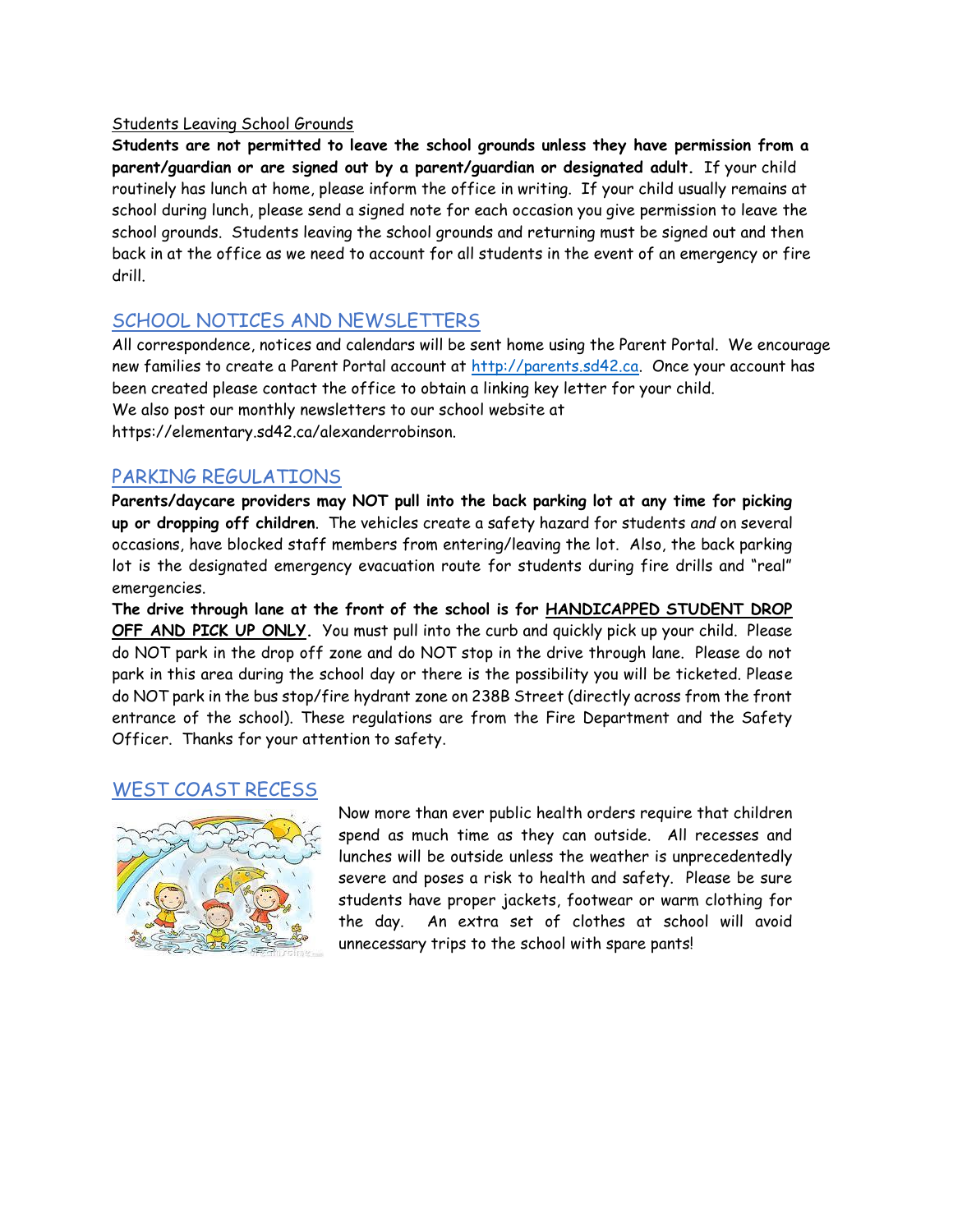#### TERRY FOX RUN

The Terry Fox Run is our traditional first fundraising effort of the year. Cancer is an awful diagnosis for anyone, and it has almost certainly had an impact on everyone reading this message. Despite the terrible effects of this disease, The Run gives us a chance to explore courage and selflessness at the highest level and have some fun with the fundraising. Our run will be taking place on Wednesday, September 29<sup>th</sup>. Information regarding scheduling and other details will be forthcoming.

Our school's fundraising page is: [www.terryfox.ca/AlexanderRobinsonElementary](http://www.terryfox.ca/AlexanderRobinsonElementary) QR code:



## PAC INFO

Alexander Robinson Elementary Parent Advisory Council September 2021/2022

On behalf of the ARE PAC Executive, welcome back to another year and welcome to all our new students and families!! While things all around are looking very different, so it is for us. Fun things we

normally undertake like hot lunches, barbeques, Fun Fairs, School Dances - all these things and more are on hold for the foreseeable future.

EVERY parent at ARE is a PAC Parent; we exist and function according to the BC School Act.

We have been putting out information to parents, connecting parents with resources and will continue to do so. Our main role is to engage with the School to identify and improve opportunities and learning outcomes for students. We can assist parents in navigating various school or district processes, policies and advocating with and/or on their behalf. The Executive is elected annually by our members which consist of every parent/guardian at our school. Our members are encouraged to participate as much or as little as they are able. Our success throughout the year is dependent on parent involvement. We have approximately 1000 PAC members at ARE. The Executive is NOT "the PAC". Every Parent/guardian is 'the PAC'.

Decisions are made at our general meetings by majority votes of the membership. It is the Executive's role to manage and carry out the will of the membership. We are a democracy under the commonly held fundamental principles of Robert's Rules of Order which includes all our members having equal membership rights according to our Constitution & Bylaws.

PAC Executives are all volunteers, doing the best we can with what we have. Please be patient with us as we move forward and we welcome any questions or suggestions and try to address

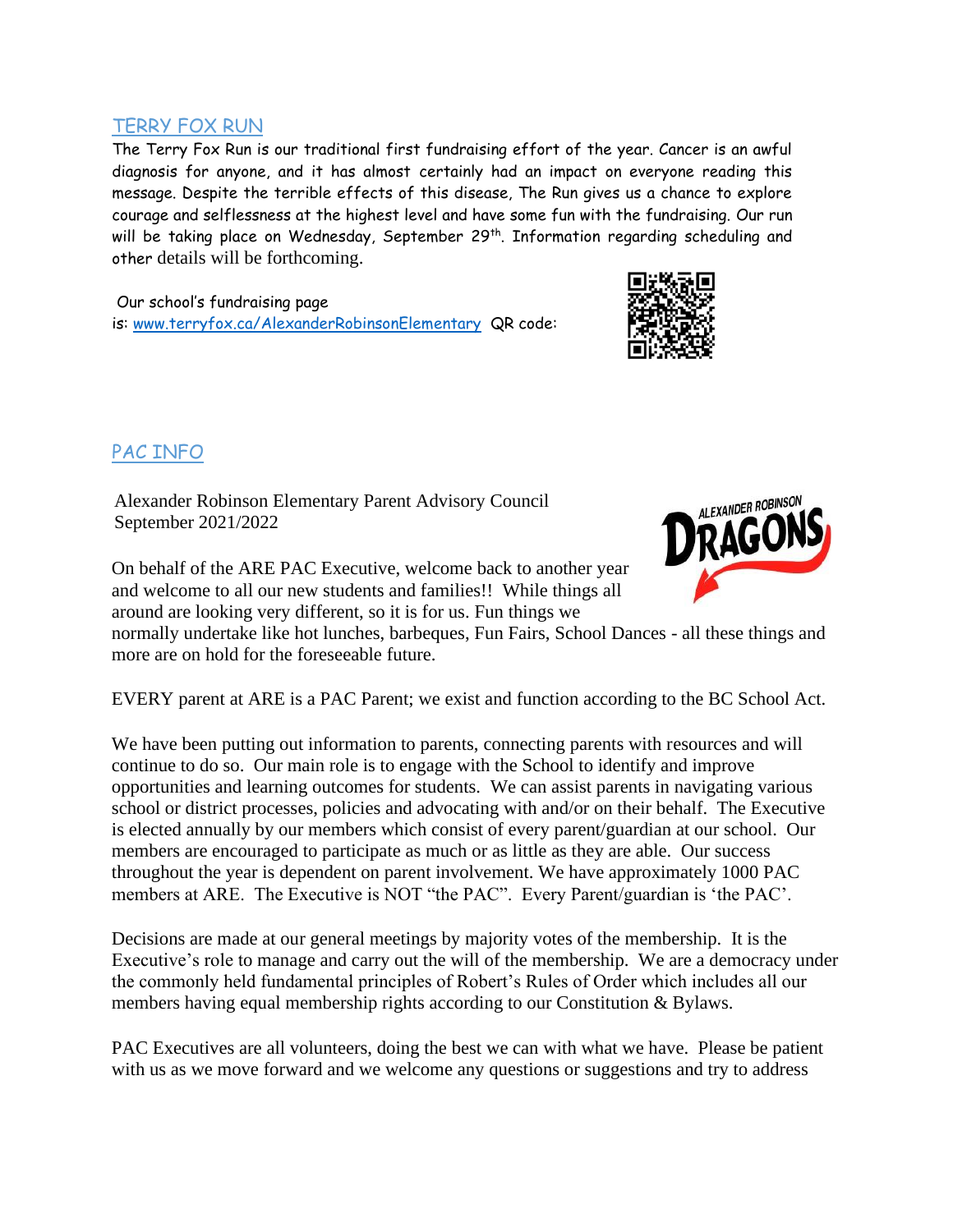those as quickly and as accurately as possible. Any discussions with individual parents are considered privileged and held in confidence by the Executive.

Our first PAC meeting of 2021/2022 will be on Tuesday, Sept 14 at 7pm on Zoom - Meet and Greet at 6:45. *ALL parents/guardians are welcome and encouraged to attend.* We will be discussing many things including options for what this year may look like and the Principal will be on hand to provide a report and answer questions. Link for Zoom meetings are sent out by via Parent Portal.

#### **Munchalunch**

We use a program called MunchaLunch, which allows online ordering (which in the case of this year), may include things such as spirit wear or other items that do not require in-school access, but also provides the Executive with your contact info, should you choose so. Munchalunch requires registration but is free to parents.

For parents new to the school:

<http://www.munchalunch.com/schools/AlexanderRobinson>

For returning parents:

<https://munchalunch.com/login>

[If you would like to be added to](https://munchalunch.com/login) our mailing list which includes access to the PAC School Google Calendar and other info as we get to them! - please email us at arepacsd42@gmail.com.

The ARE PAC Calendar (resource for all parents including important dates for the School & the District) can be obtained by clicking on this link:

<https://calendar.google.com/calendar/u/1?cid=YXJlcGFjc2Q0MkBnbWFpbC5jb20>

Our most current and up to date information/discussion is in our two private facebook groups:

#### **Alexander Robinson Elementary PAC**

-- Primarily for providing information/resources etc as relates directly to the school and the District

#### **Alexander Robinson Elementary Parent Chat**

-- Primarily for general discussion/information/connecting within the school community

For new members joining or being invited to the facebook groups, the membership questions must be answered before approval.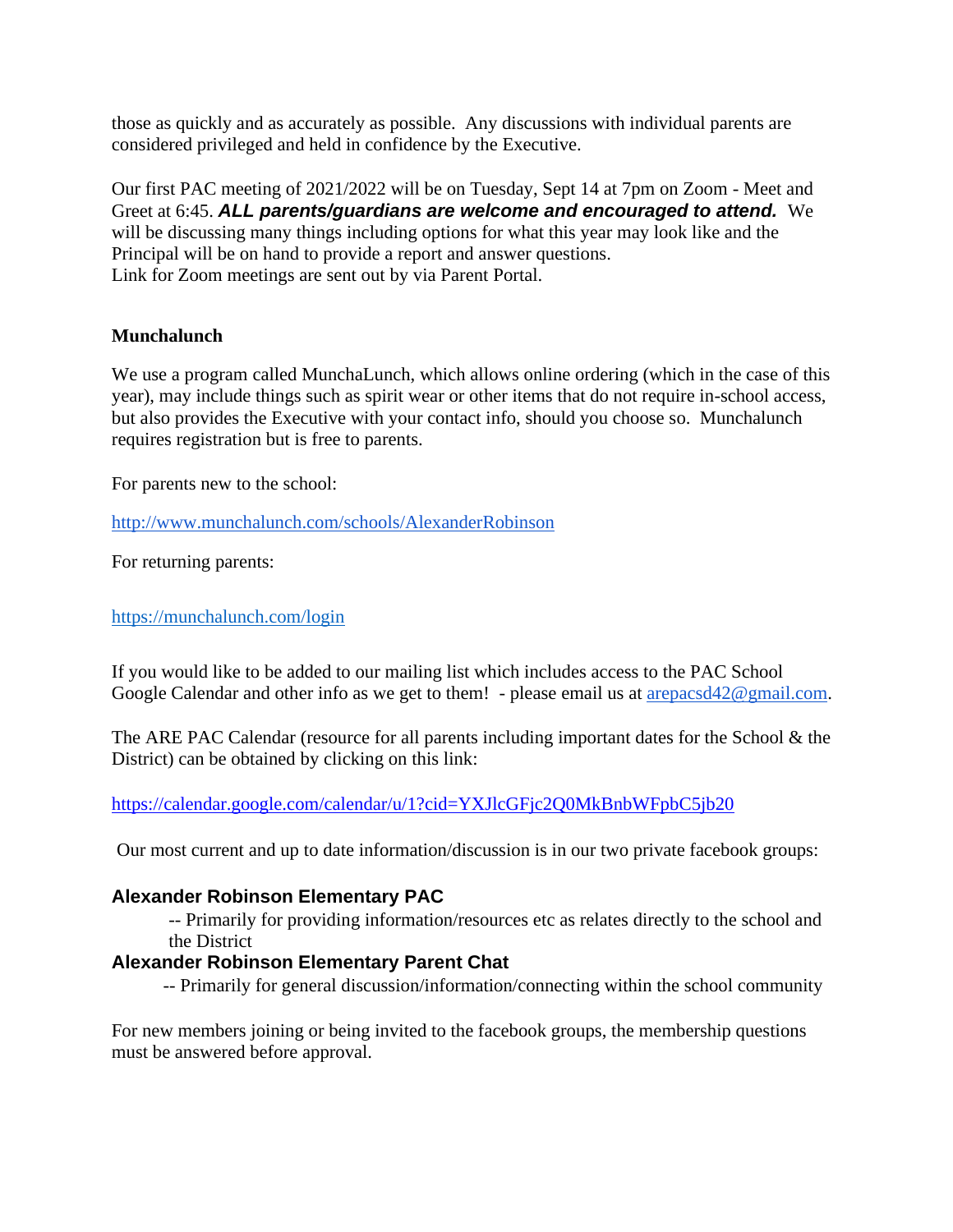The School website and tab for parents:

<https://elementary.sd42.ca/alexanderrobinson/pac-info/>

**Also a reminder! IF you are going to the Kanaka Creek Liquor Store or to the Maple Ridge Liquor Store .. simply mention to add your purchase to Alexander Robinson Elementary PAC. There is no additional cost, and 5% of all sales go to the PAC!** 

#### **2021/2022 ARE PAC Executive**

Chair – Thea Skorbinski Vice Chair – Sandra Acutt Treasurer – Jamie Raso Secretary – Christine Whitelaw DPAC Representative – Chris Schultz-Lorentzen

Please feel free to email us with any questions or reach out directly to any of your PAC Executives.

*We respectfully acknowledge that the work of ARE PAC takes place on the traditional and unceded shared territory of the həṅq̓əmín̓əḿ speaking people of the Katzie First Nation and Kwantlen First Nation*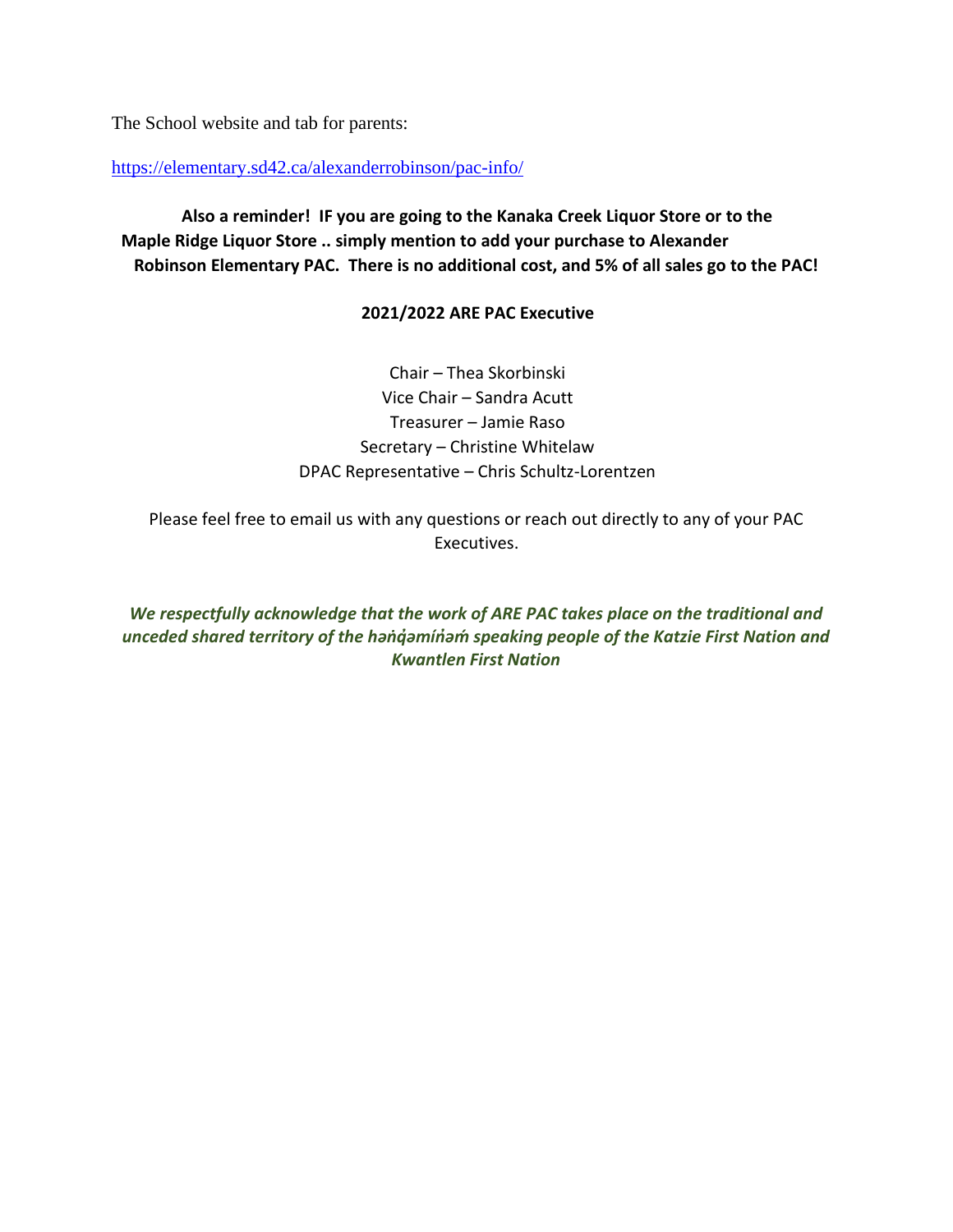## **2021-2022 ALEXANDER ROBINSON SCHOOL CALENDAR (revised)**

| Schools opening day for students (Delayed start 12:30pm-2:25pm) | Tuesday, September 7, 2021                                |
|-----------------------------------------------------------------|-----------------------------------------------------------|
| <b>National Day for Truth and Reconciliation</b>                | Thursday, September 30, 2021                              |
| Non-instructional day (School Growth Planning Day)              | Friday, October 1, 2021                                   |
| <b>Thanksgiving Day</b>                                         | Monday, October 11, 2021                                  |
| Non-instructional day (province-wide)                           | Friday, October 22, 2021                                  |
| Remembrance Day                                                 | Thursday, November 11, 2021                               |
| Non-instructional day (district-based)                          | Friday, November 12, 2021                                 |
| Student Conferences - 11:30am Early Dismissal                   | Thursday, December 2, 2021                                |
| Student Conferences - All Day (no school)                       | Friday, December 3, 2021                                  |
| Schools close for break                                         | Friday, December 17, 2021                                 |
| Winter break                                                    | Monday, December 20, 2021 to<br>Friday, December 31, 2021 |
| Schools reopen after break                                      | Monday, January 3, 2022                                   |
| Non-instructional day (school-based)                            | Monday, January 24, 2022                                  |
| <b>Family Day</b>                                               | Monday, February 21, 2022                                 |
| Non-instructional day (school-based)                            | Tuesday, February 22, 2022                                |
| Student Conferences - 11:30am Early Dismissal                   | Thursday March 3, 2022                                    |
| Student Conferences - All Day (no school)                       | Friday March 4, 2022                                      |
| Schools close for break                                         | Friday, March 11, 2022                                    |
| <b>Schools not in Session</b>                                   | Monday, March 14, 2022 to<br>Friday, March 18, 2022       |
| Spring break                                                    | Monday, March 21, 2022 to<br>Friday, March 25, 2022       |
| Schools reopen after break                                      | Monday, March 28, 2022                                    |
| <b>Good Friday</b>                                              | Friday, April 15, 2022                                    |
| <b>Easter Monday</b>                                            | Monday, April 18, 2022                                    |
| Non-instructional day (district-based)                          | Wednesday, May 11, 2022                                   |
| Victoria Day                                                    | Monday, May 23, 2022                                      |
| Last day for students (half day) - 12:00pm Dismissal            | Thursday, June 23, 2022                                   |
| Year-end administrative day                                     | Friday, Jun 24, 2022                                      |
| Schools closed for Summer vacation                              | Monday, June 27, 2022                                     |

**ELEMENTARY (K-7) DAILY SCHEDULE:** 8:30am to 2:25pm. 300 instructional minutes per day; 176 days of instruction. Kindergarten gradual entry the first 2 weeks of September.

**Minimum number of hours of instruction that must be offered as per** *School Act* **and** *Calendar Regulation***:** 853 hours of instruction for students in Kindergarten. 878 hours of instruction for students in grades 1 to 7.